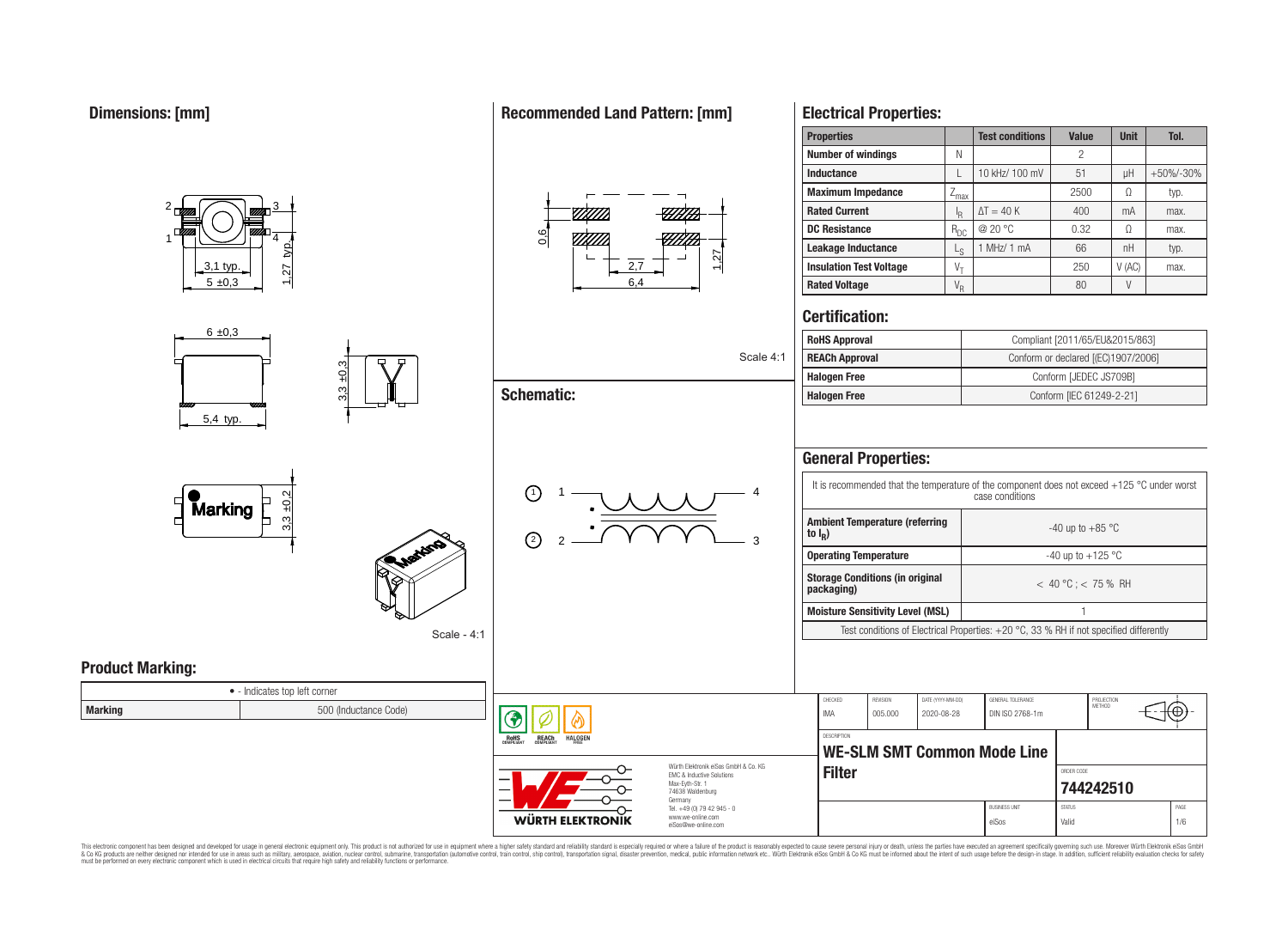



**Test Setup:**

This electronic component has been designed and developed for usage in general electronic equipment only. This product is not authorized for subserved requipment where a higher selection equipment where a higher selection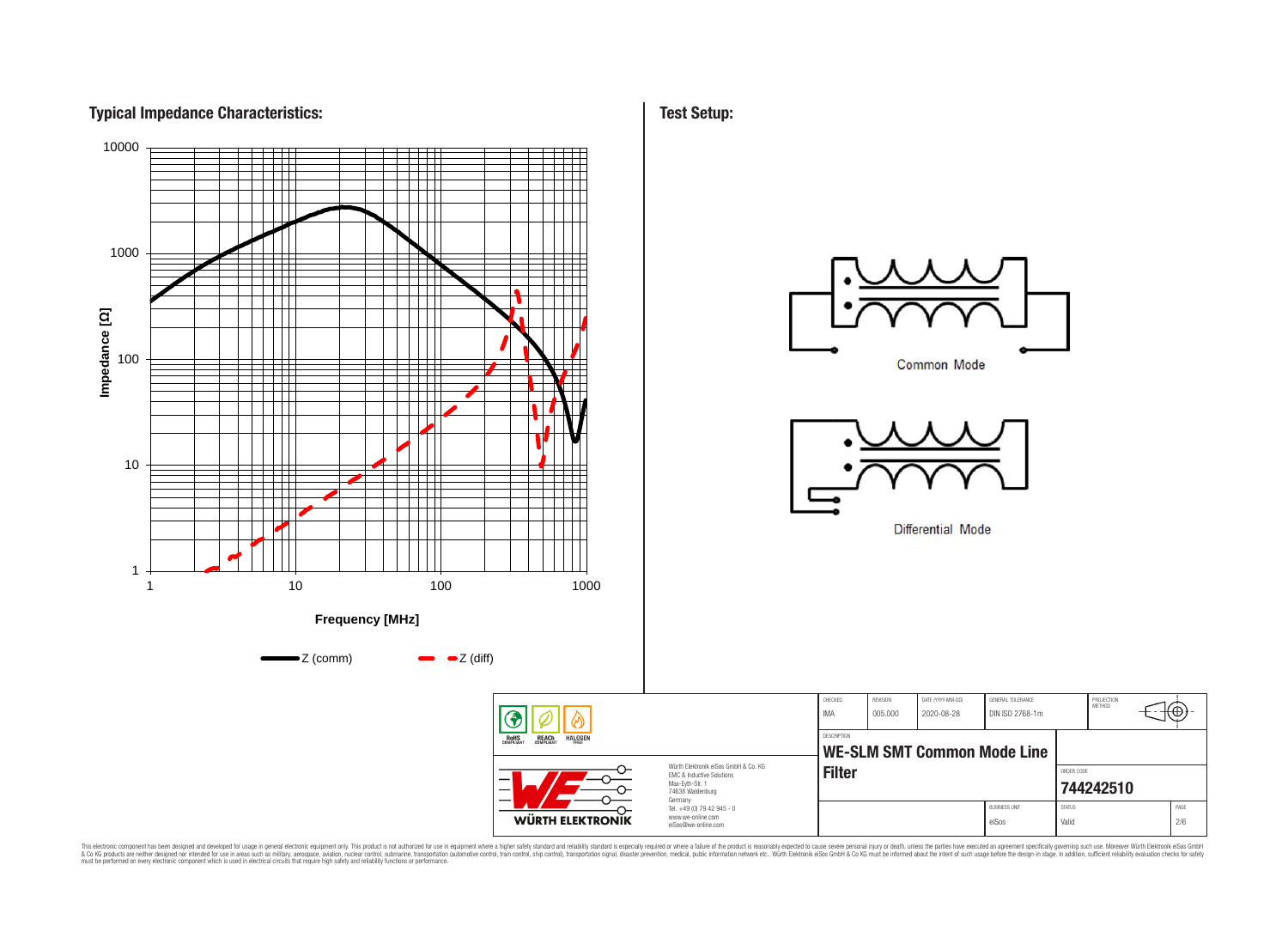# **Packaging Specification - Tape and Reel: [mm]**



This electronic component has been designed and developed for usage in general electronic equipment only. This product is not authorized for subserved requipment where a higher selection equipment where a higher selection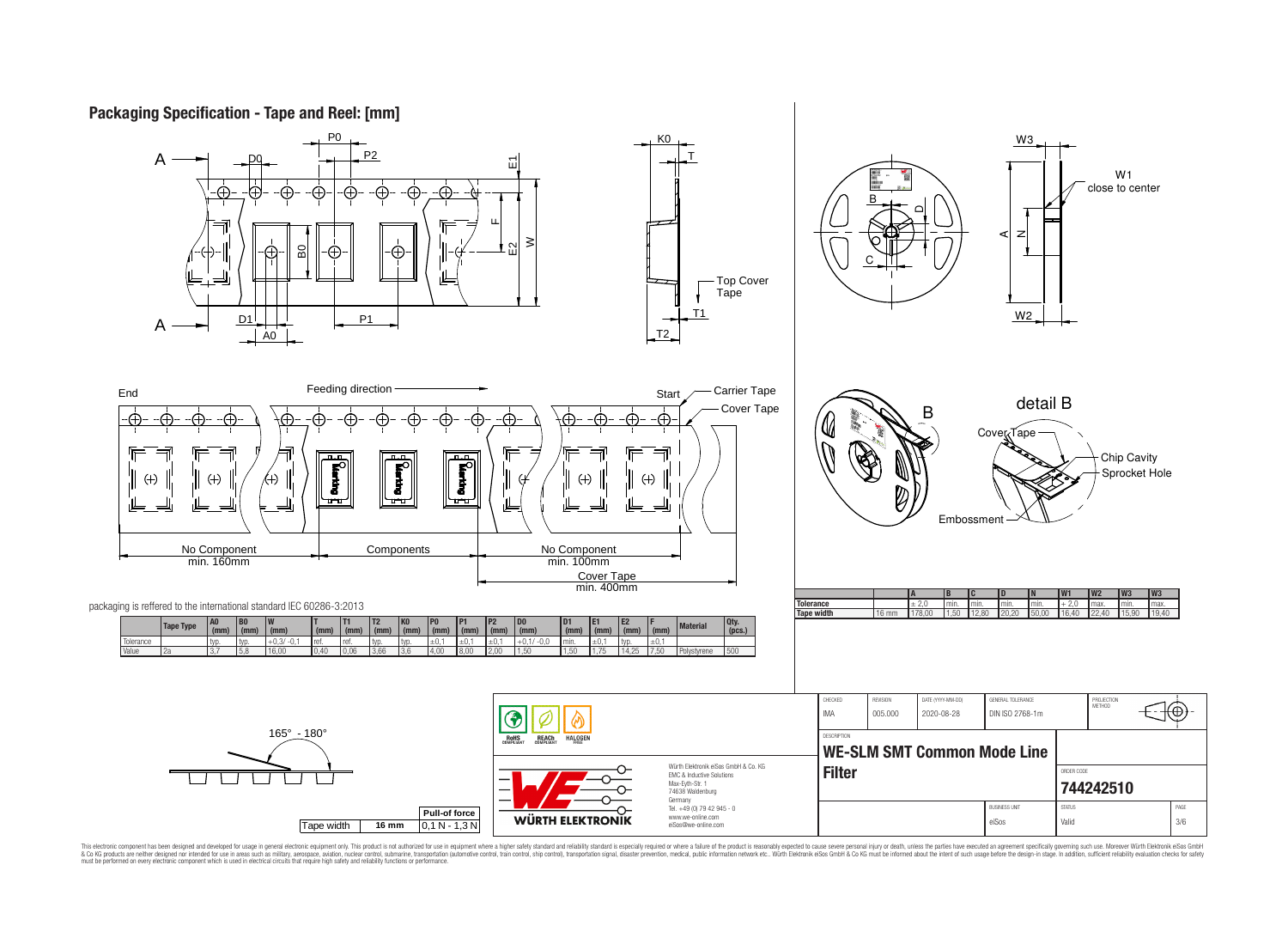# **Classification Reflow Profile for SMT components:**



# **Classification Reflow Soldering Profile:**

| <b>Profile Feature</b>                                               |                    | <b>Value</b>                     |
|----------------------------------------------------------------------|--------------------|----------------------------------|
| <b>Preheat Temperature Min</b>                                       | 's min             | 150 °C                           |
| <b>Preheat Temperature Max</b>                                       | <sup>1</sup> s max | 200 °C                           |
| Preheat Time $t_s$ from $T_s$ <sub>min</sub> to $T_s$ <sub>max</sub> | $t_{s}$            | $60 - 120$ seconds               |
| Ramp-up Rate $(T_1$ to $T_p$ )                                       |                    | $3^{\circ}$ C/ second max.       |
| <b>Liquidous Temperature</b>                                         | T,                 | 217 °C                           |
| Time t <sub>1</sub> maintained above T <sub>1</sub>                  | t.                 | 60 - 150 seconds                 |
| Peak package body temperature                                        | $T_{\text{d}}$     | $T_n \leq T_c$ , see Table below |
| Time within 5°C of actual peak<br>temperature                        | t <sub>p</sub>     | $20 - 30$ seconds                |
| Ramp-down Rate $(T_P$ to $T_I$ )                                     |                    | $6^{\circ}$ C/ second max.       |
| Time 25°C to peak temperature                                        |                    | 8 minutes max.                   |

refer to IPC/ JEDEC J-STD-020E

# **Package Classification Reflow Temperature (T<sup>c</sup> ):**

| <b>Properties</b>                                                  | Volume mm <sup>3</sup><br>$350$ | Volume mm <sup>3</sup><br>350-2000 | Volume mm <sup>3</sup><br>>2000 |
|--------------------------------------------------------------------|---------------------------------|------------------------------------|---------------------------------|
| <b>PB-Free Assembly   Package Thickness</b><br>$< 1.6$ mm          | 260 °C                          | 260 °C                             | 260 °C                          |
| <b>PB-Free Assembly   Package Thickness</b><br>$1.6$ mm $- 2.5$ mm | 260 °C                          | 250 °C                             | 245 °C                          |
| <b>PB-Free Assembly   Package Thickness  </b><br>$\geq$ 2.5 mm     | 250 °C                          | 245 °C                             | 245 °C                          |

refer to IPC/ JEDEC J-STD-020E

| <b>REACH</b><br>COMPLIANT<br><b>HALOGEN</b><br><b>ROHS</b><br>COMPLIANT<br>FRFF |                                                                                                          | <b>IMA</b><br>DESCRIPTION | DIN ISO 2768-1m<br>005.000<br>2020-08-28<br>WE-SLM SMT Common Mode Line |  |                               |                        | METHOD    | €Θ          |
|---------------------------------------------------------------------------------|----------------------------------------------------------------------------------------------------------|---------------------------|-------------------------------------------------------------------------|--|-------------------------------|------------------------|-----------|-------------|
| —<br>$\overline{\phantom{0}}$                                                   | Würth Elektronik eiSos GmbH & Co. KG<br>EMC & Inductive Solutions<br>Max-Eyth-Str. 1<br>74638 Waldenburg | <b>Filter</b>             |                                                                         |  |                               | ORDER CODE             | 744242510 |             |
| WÜRTH ELEKTRONIK                                                                | Germany<br>Tel. +49 (0) 79 42 945 - 0<br>www.we-online.com<br>eiSos@we-online.com                        |                           |                                                                         |  | <b>BUSINESS UNIT</b><br>eiSos | <b>STATUS</b><br>Valid |           | PAGE<br>4/6 |

This electronic component has been designed and developed for usage in general electronic equipment only. This product is not authorized for subserved requipment where a higher selection equipment where a higher selection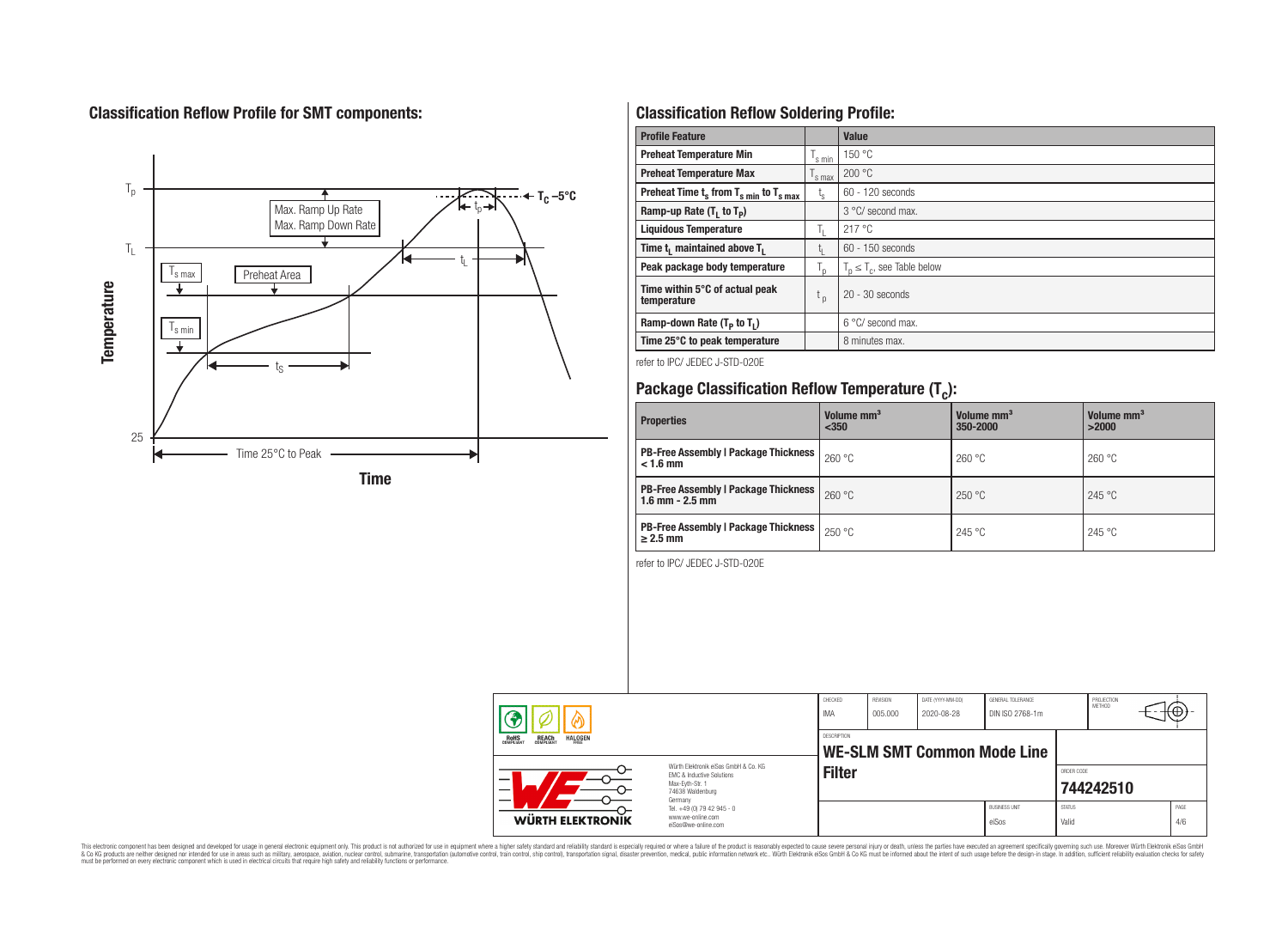# **Cautions and Warnings:**

## **The following conditions apply to all goods within the product series of WE-SLM ofWürth Elektronik eiSos GmbH & Co. KG:**

#### **General:**

- This electronic component is designed and manufactured for use in general electronic equipment.
- Würth Elektronik must be asked for written approval (following the PPAP procedure) before incorporating the components into any equipment in fields such as military, aerospace, aviation, nuclear control, submarine, transportation (automotive control, train control, ship control), transportation signal, disaster prevention, medical, public information network etc. where higher safety and reliability are especially required and/or if there is the possibility of direct damage or human injury
- Electronic components that will be used in safety-critical or high-reliability applications, should be pre-evaluated by the customer
- The component is designed and manufactured to be used within the datasheet specified values. If the usage and operation conditions specified in the datasheet are not met, the wire insulation may be damaged or dissolved.
- Do not drop or impact the components, the component may be damaged.
- Würth Elektronik products are qualified according to international standards, which are listed in each product reliability report. Würth Elektronik does not warrant any customer qualified product characteristics beyond Würth Elektroniks' specifications, for its validity and sustainability over time.
- The responsibility for the applicability of the customer specific products and use in a particular customer design is always within the authority of the customer. All technical specifications for standard products also apply to customer specific products.

## **Product specific:**

## **Soldering:**

- The solder profile must comply with the technical product specifications. All other profiles will void the warranty.
- All other soldering methods are at the customers' own risk.
- Strong forces which may affect the coplanarity of the components' electrical connection with the PCB (i.e. pins), can damage the part, resulting in avoid of the warranty.

## **Cleaning and Washing:**

- Washing agents used during the production to clean the customer application might damage or change the characteristics of the wire insulation, marking or plating. Washing agents may have a negative effect on the long-term functionality of the product.
- Using a brush during the cleaning process may break the wire due to its small diameter. Therefore, we do not recommend using a brush during the PCB cleaning process.

#### **Potting:**

• If the product is potted in the customer application, the potting material might shrink or expand during and after hardening. Shrinking could lead to an incomplete seal, allowing contaminants into the core. Expansion could damage the component. We recommend a manual inspection after potting to avoid these effects.

#### **Storage Conditions:**

- A storage of Würth Elektronik products for longer than 12 months is not recommended. Within other effects, the terminals may suffer degradation, resulting in bad solderability. Therefore, all products shall be used within the period of 12 months based on the day of shipment.
- Do not expose the components to direct sunlight.
- The storage conditions in the original packaging are defined according to DIN EN 61760-2.
- The storage conditions stated in the original packaging apply to the storage time and not to the transportation time of the components.

#### **Handling:**

- Violation of the technical product specifications such as exceeding the nominal rated current will void the warranty.
- Applying currents with audio-frequency signals may result in audible noise due to the magnetostrictive material properties.

These cautions and warnings comply with the state of the scientific and technical knowledge and are believed to be accurate and reliable. However, no responsibility is assumed for inaccuracies or incompleteness.

|                                                                                                                                                                                     |                                                                                   | CHECKED<br><b>IMA</b> | REVISION<br>005.000 | DATE (YYYY-MM-DD)<br>2020-08-28 | GENERAL TOLERANCE<br>DIN ISO 2768-1m |                        | PROJECTION<br>METHOD | ιΨ          |
|-------------------------------------------------------------------------------------------------------------------------------------------------------------------------------------|-----------------------------------------------------------------------------------|-----------------------|---------------------|---------------------------------|--------------------------------------|------------------------|----------------------|-------------|
| <b>HALOGEN</b><br><b>ROHS</b><br>COMPLIANT<br><b>REACH</b><br>COMPLIANT<br>Würth Elektronik eiSos GmbH & Co. KG<br>FMC & Inductive Solutions<br>Max-Eyth-Str. 1<br>74638 Waldenburg |                                                                                   | <b>DESCRIPTION</b>    |                     |                                 | <b>WE-SLM SMT Common Mode Line</b>   |                        |                      |             |
|                                                                                                                                                                                     |                                                                                   | <b>Filter</b>         |                     |                                 |                                      | ORDER CODE             | 744242510            |             |
| WÜRTH ELEKTRONIK                                                                                                                                                                    | Germany<br>Tel. +49 (0) 79 42 945 - 0<br>www.we-online.com<br>eiSos@we-online.com |                       |                     |                                 | <b>BUSINESS UNIT</b><br>eiSos        | <b>STATUS</b><br>Valid |                      | PAGE<br>5/6 |

This electronic component has been designed and developed for usage in general electronic equipment only. This product is not authorized for use in equipment where a higher safety standard and reliability standard si espec & Ook product a label and the membed of the seasuch as marked and as which such a membed and the such assume that income in the seasuch and the simulation and the such assume that include to the such a membed and the such